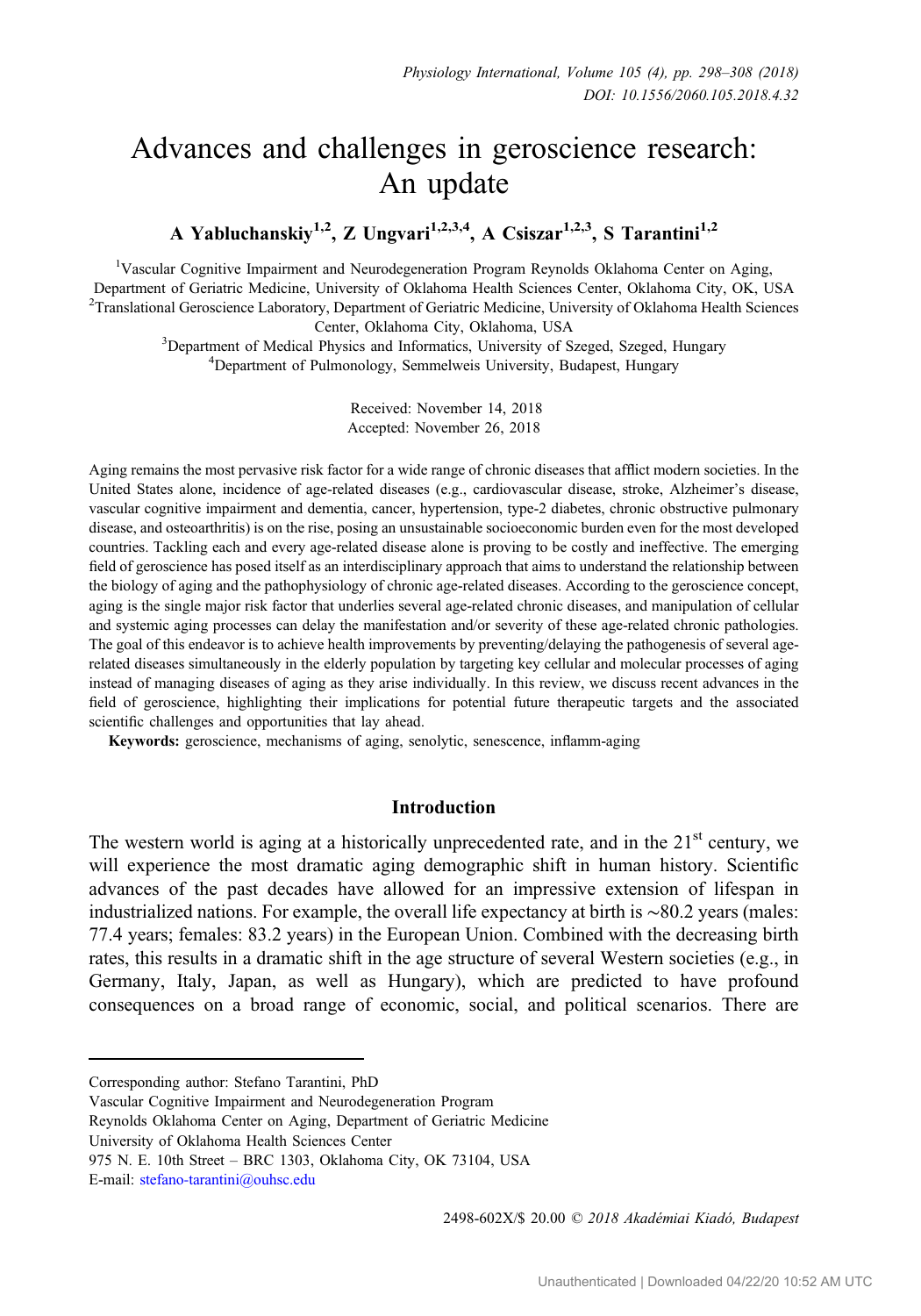growing concerns about the long-term viability of the currently existing social support systems, which are crucial for the well-being of the older generations.

The prevailing medical strategy for reducing the societal and healthcare impact of population aging is to increase disease-free survival ("health span"), by delaying the development of chronic age-related diseases (e.g., cardiovascular disease, stroke, Alzheimer's disease, vascular cognitive impairment and dementia, cancer, hypertension, type-2 diabetes, chronic obstructive pulmonary disease, and osteoarthritis) and disability/institutionalization until a brief period at the end of life. The recently established field within aging research, termed "Geroscience," is focused on extension of health span ([52\)](#page-8-0). Geroscience aims to bridge two communities within the biogerontological research landscape. Traditionally, biogerontologists focus on studying the basic mechanisms underlying aging (e.g., studying Caenorhabditis elegans), whereas geriatricians seek to understand how to better the quality of life of our elder population. Using the geroscience approach, these two disciplines are merged attempting to better understand the bidirectional relationship between aging and age-related diseases. Aging is a complex and multifaceted process, and it is now understood that many cellular and molecular aging processes contribute to organismal aging. Thus, in theory, many potential points of intervention are targetable to slow aging; delaying age-related decline in organ functions; and decreasing the propensity for chronic diseases, disability, and mortality.

Current preclinical efforts to increase health span center on interfering with fundamental cellular and molecular processes of aging, such as heightened state of inflammation, increased oxidative stress, cellular senescence, mitochondrial dysregulation and cellular energetic dysfunction, impaired proteostasis, endocrine dysfunction, and reduced cellular and organismal stress resistance. In the past decade, growing understanding of cellular and molecular mechanism of aging in model organisms and then in laboratory rodents and non-human primates has allowed the scientific community to design and evaluate novel interventions [e.g., metformin [\(6](#page-6-0), [29](#page-7-0)) and rapamycin [\(10,](#page-6-0) [15](#page-6-0), [22](#page-6-0), [32,](#page-7-0) [34,](#page-7-0) [35](#page-7-0), [39](#page-7-0), [49\)](#page-8-0)] aimed to interfere with key aging processes in humans as well, increasing disease-free survival. In this mini-review, we provide an update on recent geroscience research using a variety of experimental approaches, providing novel insights to elucidate common cellular and molecular pathways by which aging contribute to the pathogenesis of a vast array of age-related diseases.

#### Recent Advances in Geroscience

Research of fundamental, underlying mechanisms that drive the relationship between aging as a risk factor and chronic age-related pathologies is being conducted in multiple academic disciplines, including cellular biology and physiology, endocrinology, genetics, cognitive studies, molecular biology, metabolic biochemistry, molecular mechanisms that drive longevity, neurobiology, hypertension research, frailty research, immunology, cancer biology, Alzheimer's research, vascular biology, muscle and exercise physiology, and cerebrovascular and stroke research.

As expected, widespread age-related structural and functional changes across the whole network of an aging biological system will contribute to the pathogenesis of a plethora of diseases and disorders of multiple organs associated with old age including diseases of the heart, brain, eye, kidney, and the musculoskeletal system ([16,](#page-6-0) [17](#page-6-0), [23](#page-6-0), [27](#page-7-0)). The present overview intends to highlight selected important current and emerging research directions in the field of geroscience research with the objective to facilitate prevention or the development of therapeutic treatments for age-related chronic diseases.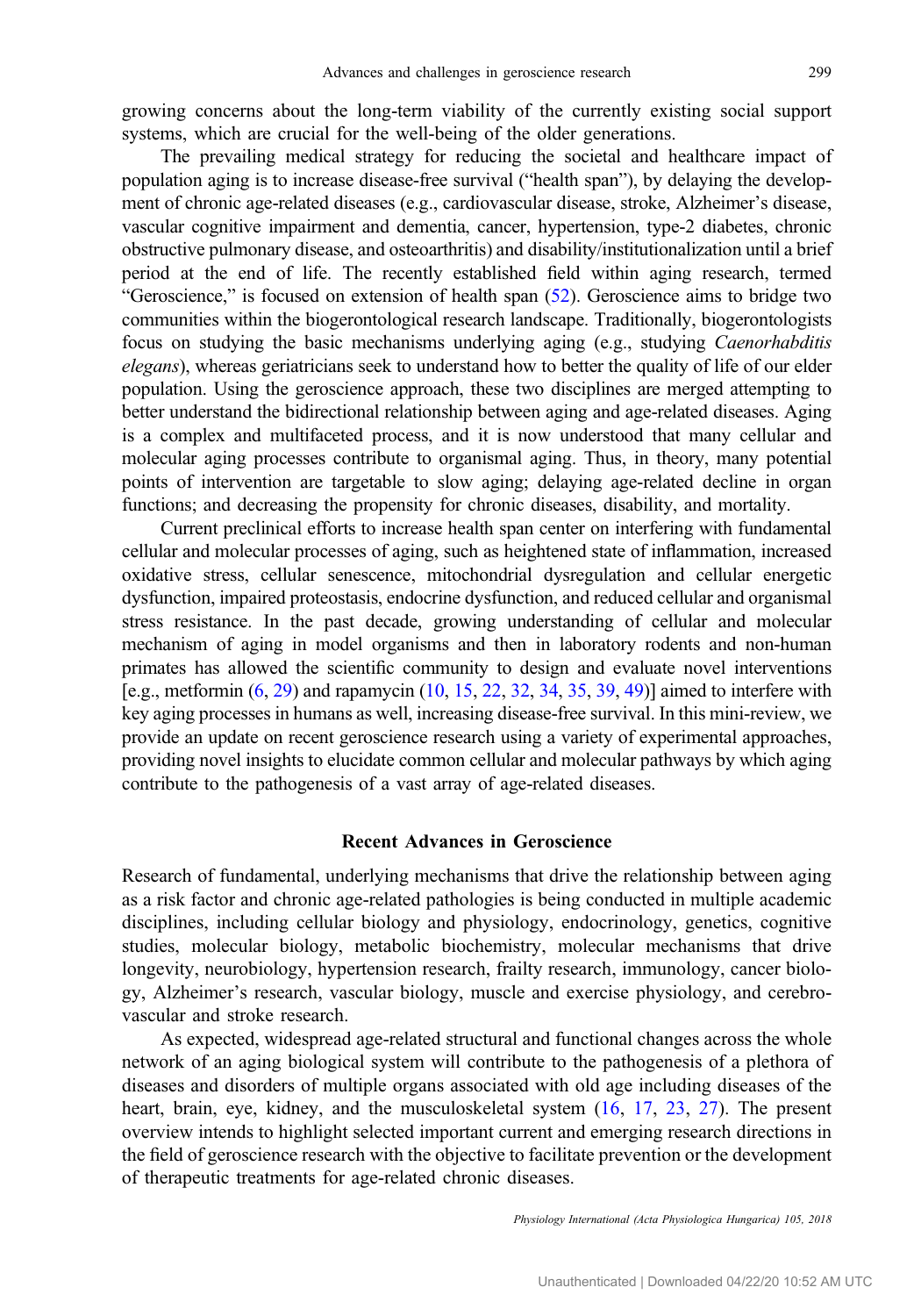Advances in insulin and growth hormone/insulin-like growth factor 1 (GH/IGF-1) signaling An important evolutionarily conserved mechanism of aging involves dysregulation of IGF-1 signaling [\(4](#page-5-0), [7](#page-6-0), [14](#page-6-0), [63](#page-8-0)). Extant studies have previously demonstrated that age-related decline in IGF-1 levels contributes significantly to brain  $(53)$  $(53)$  and cardiovascular aging  $(60, 63, 68)$  $(60, 63, 68)$  $(60, 63, 68)$  $(60, 63, 68)$  $(60, 63, 68)$  $(60, 63, 68)$  $(60, 63, 68)$ . More recent evidence suggests that IGF-1 has sexually dimorphic, pleiotropic, and timedependent effects on health span, pathology, and lifespan ([4,](#page-5-0) [7](#page-6-0), [14,](#page-6-0) [55](#page-8-0), [63\)](#page-8-0). Further studies are warranted to better understand the distinct roles of GH and IGF-1 signaling, the role of developmental effects of GH and IGF-1 in regulation of lifespan and health span ([55\)](#page-8-0), and the differential effects of circulating and paracrine IGF-1.

## Advances in genetics and epigenetics of aging

New insights into genetic and epigenetic mechanisms in the aging process have the potential to offer new strategies and directions for discovery of new biomarkers and therapeutic interventions. Recent studies demonstrate that DNA methylation age is an accurate biomarker of chronological age and predicts lifespan [\(33](#page-7-0), [36](#page-7-0)). A recent genome-wide association study indicated a critical role for human telomerase reverse transcriptase in regulating the epigenetic clock, in addition to its established role of compensating for cell replicationdependent telomere shortening ([36\)](#page-7-0). Recent studies have also identified DNA methylation as a potential mediator of age-related diabetes risk ([20,](#page-6-0) [75](#page-9-0)) as well as playing a role in preserving cellular memory ([11\)](#page-6-0).

Another important area of geroscience research focuses on the role of interaction of the two mitochondrial genetic systems, including alterations in the mitochondrial DNA and dysregulation of the nuclear DNA-encoded mitochondrial genes, in the process of aging and the etiology of common age-related metabolic and degenerative diseases and cancer [\(37,](#page-7-0) [80\)](#page-9-0).

# Advances in the role of dysregulation of immune responses and exacerbated sterile inflammation in aging

As humans age, potentially detrimental changes occur in the immune system ([48\)](#page-8-0). For example, there is evidence from many studies that people aged over 65 years are more susceptible to infectious diseases. Novel findings suggest that chronic infection with human cytomegalovirus (CMV) might be altering the balance of immune responses in aging. This is of particular interest to the geroscience community, since over 90% of adults 80 years of age or older exhibit persistent infection with CMV ([1,](#page-5-0) [24,](#page-6-0) [31,](#page-7-0) [44,](#page-8-0) [54\)](#page-8-0), which replicates in the vascular endothelial cells and may contribute to a number of multiorgan age-related microvascular pathologies.

Aging is also associated with chronic low-grade sterile inflammation that has been termed "inflamm-aging." It is well accepted that this pro-inflammatory state is an important contributing factor to the development of a wide range of age-related diseases, including atherosclerosis and osteoarthritis ([16,](#page-6-0) [17](#page-6-0), [27\)](#page-7-0). Osteoarthritis is a chronic, painful inflammatory joint disease that affects approximately 40% of adults over 70 years. There is growing evidence that synergistic interaction of aging and lifestyle factors that promote chronic inflammation, such as obesity, significantly increases the risk for osteoarthritis ([27\)](#page-7-0). Recent studies have identified mechanisms contributing to osteoarthritis progression in aging and obesity including increased innate immune responses, macrophage activation, and proinflammatory cytokine production ([27\)](#page-7-0). Synergistic interaction of aging and obesity was also shown to promote vascular inflammation and dysfunction in aging ([70](#page-9-0), [71,](#page-9-0) [78\)](#page-9-0).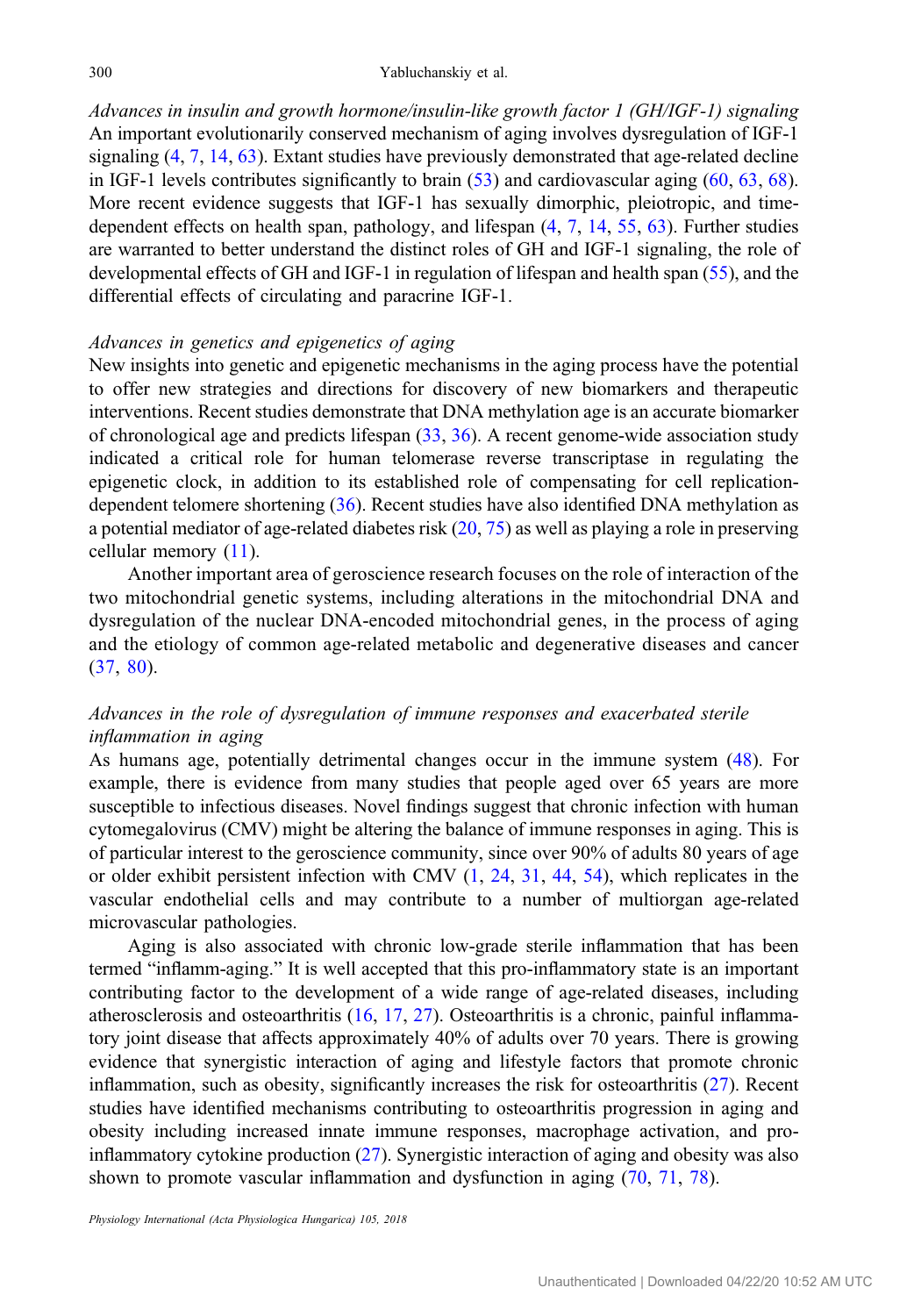## Advances in cellular senescence

Extant evidence shows that during aging, the increased DNA damage contributes to the growing number senescent cells in the tissues. Senescent cells express a pro-oxidative, pro-inflammatory phenotype called the senescence-associated secretory phenotype. In recent years, the concept has emerged that presence of senescent cells contributes to the pathogenesis of a wide range of age-related inflammatory diseases ([25,](#page-6-0) [81\)](#page-9-0), such as osteoarthritis ([26\)](#page-7-0) and atherosclerosis ([9\)](#page-6-0). Recent breakthrough studies demonstrate that transplanting relatively small numbers of senescent cells into young mice is sufficient to cause persistent aging-like physical dysfunction, induce spreading of cellular senescence to the host tissues and to reduce survival ([83,](#page-10-0) [85](#page-10-0)), indicating the potency of senescent cells in shortening health- and lifespan. It is expected that new studies will lead to a better understanding of the molecular mechanisms underlying the activation of senescence pathways [\(12](#page-6-0), [42,](#page-7-0) [51\)](#page-8-0). This knowledge will enable the development of novel treatments aimed at removing the senescent cellular burden to increase health span by delaying/preventing age-associated pathologies [\(26](#page-7-0), [46](#page-8-0)).

#### Advances in mTOR signaling

There is growing evidence suggesting that inhibition of the evolutionarily conserved mammalian target of rapamycin (mTOR, also known as mechanistic target of rapamycin) pathway may have protective effects against aging ([3,](#page-5-0) [22](#page-6-0)). Novel findings have identified that the mTOR pathway plays an integral role in the coordination of metabolism, protein synthesis, cell growth, and inflammation whereby mTOR regulates cellular stress resistance, modulates aging processes, and determines mammalian lifespan [\(3](#page-5-0), [30](#page-7-0), [66](#page-9-0), [77](#page-9-0)). Inhibition of mTOR was shown to exert multifaceted anti-aging effects in multiple organ systems, including significant vasoprotective effects, protecting endothelial function [\(34](#page-7-0), [35](#page-7-0)) and the blood–brain barrier (BBB) in models of Alzheimer's disease and vascular cognitive impairment [\(79](#page-9-0)).

## Advances in cardiovascular aging

Within the past decade, there has been a newfound interest in the study of the aging heart and vasculature. New evidence suggests that in addition to promoting atherogenesis, aging significantly impacts the structure and function of cells within the wall of microvessels as well [\(72](#page-9-0)). Fully within the scope of the geroscience initiative, recent studies have indicated that age-related alterations of the brain microcirculation can initiate the pathogenesis of a spectrum of diseases ranging from vascular cognitive impairment to Alzheimer's disease [\(67](#page-9-0), [72](#page-9-0)). The high energetic requirements of the brain's neuronal activity must be closely matched by an adequate supply of oxygen and nutrients. This is achieved by a physiological homeostatic mechanism called neurovascular coupling. Unfortunately, this activitydependent increase of cerebral blood flow becomes compromised during aging ([59](#page-8-0)). The endothelium is an actively involved component of the neurovascular unit, which plays a crucial role in propagation of vasodilation during functional hyperemia. NO released from the cerebral microvascular endothelium is a critical vasodilator that regulates microvascular resistance and thereby cerebral blood perfusion. Previous studies demonstrate that aging leads to impairment of neurovascular coupling responses due to an age-related impairment of NO bioavailability ([59\)](#page-8-0). It was recently shown using mice with genetic modulation of eNOS expression and pharmacological inhibition of NO synthesis that microvascular NO release plays a critical role in the mediation of neurovascular coupling responses, providing an important theoretical framework fueling further research in cerebromicrovascular aging [\(59](#page-8-0)).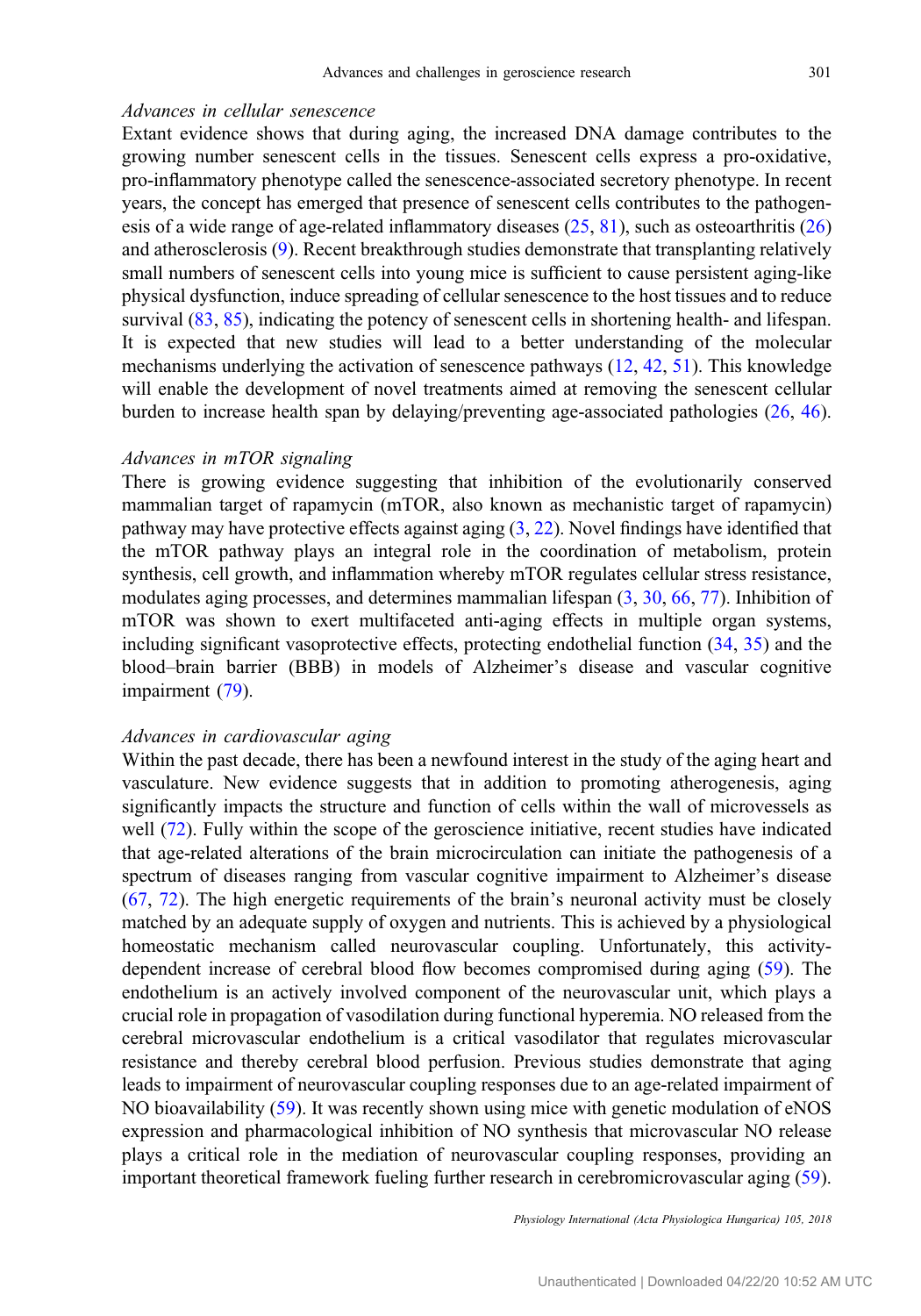Recent advances in the study of cellular and molecular processes underlying neurovascular coupling has allowed for developing novel therapeutic strategies to restore microvascular blood flow, rescue neurovascular responses, and thus improving cognition in older individuals [\(62](#page-8-0), [64\)](#page-9-0). Endothelial dysfunction is pervasive during vascular aging, thus it is likely that interventional strategies that improve cerebral blood flow will exert beneficial effects on other vascular beds as well in older individuals ([62,](#page-8-0) [72](#page-9-0)). New developments in understanding the contributions of altered microenvironment in the aged vascular wall [\(74](#page-9-0)) and the role of agerelated alteration in the extracellular matrix ([19\)](#page-6-0) will lead to the identification of new targets to prevent diseases ranging from hemorrhagic stroke to aortic aneurysms.

BBB disruption is another important factor, which plays a key role in increased neuroinflammation in the aging brain ([58,](#page-8-0) [69](#page-9-0), [73](#page-9-0)), likely contributing to the pathogenesis of Alzheimer's disease and vascular cognitive impairment ([56,](#page-8-0) [57\)](#page-8-0). There is newly found evidence that impaired microvascular resilience to stressors exacerbates BBB disruption induced by hypertension and metabolic diseases, which likely have direct relevance for impaired synaptic function and cognitive decline [\(61](#page-8-0), [69](#page-9-0)).

Recent advances in cardiac aging improved our understanding of the role of age-related alteration in the extracellular matrix ([38\)](#page-7-0), bioenergetics, and stem cell biology. Recent studies indicate that there might be striking similarity between human and canine aging processes [\(76](#page-9-0)). Newfound data suggest that companion dogs may be a particularly useful animal model for understanding mechanisms contributing to cardiovascular aging and for developing and testing interventions to ameliorate age-related cardiovascular dysfunction.

#### Advances in brain injury and cognition in aging

Traumatic brain injury (TBI) and other brain-related injuries are a serious health problem that can lead to long-lasting cognitive deficits in older individuals. In addition to its high mortality (35%–40%), survivors are left with a broad spectrum of symptoms including short-term memory problems, behavioral disabilities, and other health symptoms. Recent evidence suggests that increased mitochondrial production of reactive oxygen species (ROS) in the aged cerebral microvessels may contribute to the secondary damage to the brain following the initial brain trauma. Future research should determine the efficacy of mitochondriatargeted antioxidants ([62\)](#page-8-0) in aged preclinical models of TBI.

# Advances in pharmacological therapies to delay aging

The gathering evidence on the mechanisms underlying age-related pathophysiological alterations holds promise for the potential development of novel clinical diagnostic methods and new therapeutic strategies. Despite recent advances in geroscience, the cellular, and molecular mechanisms involved in the pathogenesis of age-related diseases are incompletely understood. Studies aimed to test the effects of anti-aging intervention on a wide range of basic cellular mechanisms of aging, and physiological functions of other organ systems are underway and hold powerful opportunities to slow down the aging process. Examples of new studies that have identified novel pathways and potential treatments include the demonstration of the role of increased mitochondrial production of ROS that critically contributes to the genesis of microvascular endothelial dysfunction in older organisms [\(62](#page-8-0)). Treatment with the recently discovered mitochondrial-targeted antioxidant peptide SS-31 was reported to rescue microvascular endothelial function and neurovascular coupling responses, improving cognition in aged mice  $(62)$  $(62)$ . In the upcoming years, progress is expected with the combined use of dietary interventions  $(11)$  $(11)$  and supplements with anti-aging efficacy  $(41, 45)$  $(41, 45)$  $(41, 45)$  $(41, 45)$  $(41, 45)$ . In the past few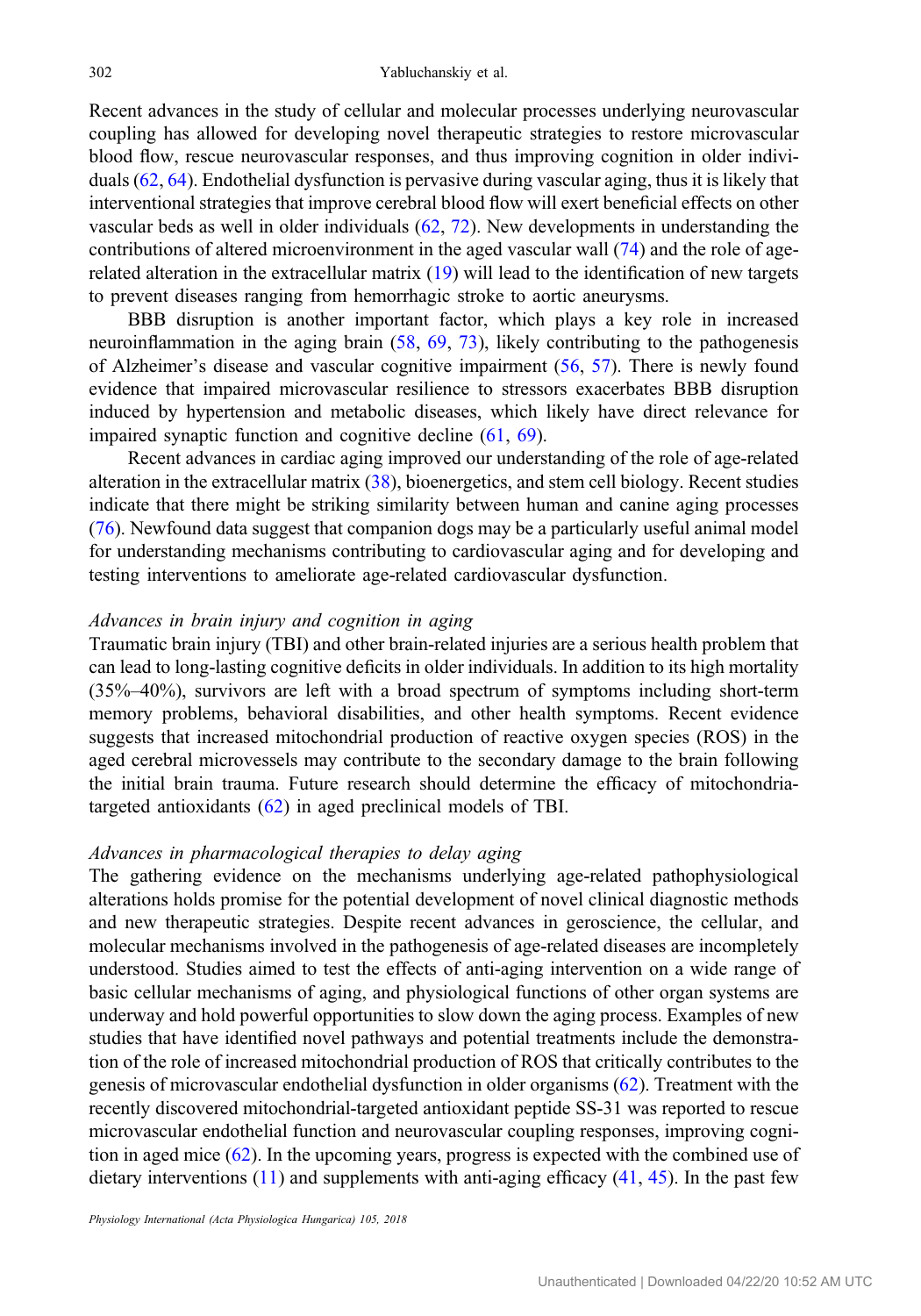<span id="page-5-0"></span>years, several therapeutic strategies have emerged to target senescent cells for delaying the aging process and preventing the progression of chronic diseases  $(2, 5, 28, 65)$  $(2, 5, 28, 65)$  $(2, 5, 28, 65)$  $(2, 5, 28, 65)$  $(2, 5, 28, 65)$  $(2, 5, 28, 65)$  $(2, 5, 28, 65)$ . Recent studies have identified dasatinib plus quercetin [\(85](#page-10-0)), heat shock protein 90 (HSP90) inhibitors [\(18](#page-6-0)), fisetin ([86\)](#page-10-0), mouse double minute 2 homolog antagonists ([82\)](#page-9-0) and agents acting on oxidation resistance protein 1  $(87)$  $(87)$ , and B-cell lymphoma 2  $(8)$  $(8)$  as a potential senolytic agents that could extend health span and/or lifespan. Research efforts that identify novel gene targets, which regulate aging processes in model organisms [\(30](#page-7-0), [47](#page-8-0)), also provide a potentially valuable approach for drug repurposing [\(13](#page-6-0)) to improve outcomes in elderly patients suffering from age-related chronic diseases.

## Summary

On the whole, thanks to recent important advances during the past couple of years, the field of geroscience has enjoyed an explosive growth. The concept has been increasingly accepted that by targeting fundamental aging processes, it may be possible to ameliorate a vast array of human diseases associated with old age and is destined to revolutionize the way we think about aging research  $(6, 28, 29, 43, 50, 84, 85, 88)$  $(6, 28, 29, 43, 50, 84, 85, 88)$  $(6, 28, 29, 43, 50, 84, 85, 88)$  $(6, 28, 29, 43, 50, 84, 85, 88)$  $(6, 28, 29, 43, 50, 84, 85, 88)$  $(6, 28, 29, 43, 50, 84, 85, 88)$  $(6, 28, 29, 43, 50, 84, 85, 88)$  $(6, 28, 29, 43, 50, 84, 85, 88)$  $(6, 28, 29, 43, 50, 84, 85, 88)$  $(6, 28, 29, 43, 50, 84, 85, 88)$  $(6, 28, 29, 43, 50, 84, 85, 88)$  $(6, 28, 29, 43, 50, 84, 85, 88)$  $(6, 28, 29, 43, 50, 84, 85, 88)$  $(6, 28, 29, 43, 50, 84, 85, 88)$  $(6, 28, 29, 43, 50, 84, 85, 88)$  $(6, 28, 29, 43, 50, 84, 85, 88)$ . Because we are just at the beginning of this paradigm shift, further interdisciplinary studies are needed that bridge clinical research and basic animal model research to learn more about the underlying mechanisms of aging. Using the perspective of geroscience in novel models of aging and age-related diseases will be rewarding. Important areas for future translational research in the field of geroscience include modulation of the proteasome and autophagy pathways, identification of treatments that restore cellular energetics, and development of novel dietary interventions to delay aging [\(11](#page-6-0), [21](#page-6-0), [40](#page-7-0)). In geriatric medicine, frailty is an important problem. Frail older people exhibit impaired stress resilience, prone to dependency, and have reduced life expectancy. The geroscience approach to aging research will facilitate the understanding of aging processes that compromise the function of multiple organ systems simultaneously and thereby contributing to frailty, and will improve these health outcomes, decreasing demand for medical and social care.

#### Acknowledgements

This work was supported by grants from the American Heart Association (to ST), the NIH-supported Oklahoma Shared Clinical and Translational Resources (to AY, NIGMS U54GM104938), the Oklahoma Center for the Advancement of Science and Technology (to AC, ZU, and AY), and the Presbyterian Health Foundation (to ZU, AC, and AY).

#### **REFERENCES**

- 1. Aiello AE, Chiu YL, Frasca D: How does cytomegalovirus factor into diseases of aging and vaccine responses, and by what mechanisms? GeroScience 39, 261–271 (2017)
- 2. Akkad H, Cacciani N, Llano-Diez M, Corpeno Kalamgi R, Tchkonia T, Kirkland JL, Larsson L: Vamorolone treatment improves skeletal muscle outcome in a critical illness myopathy rat model. Acta Physiol. (Oxf). e13172 (2018) [Epub ahead of print]
- 3. An JY, Quarles EK, Mekvanich S, Kang A, Liu A, Santos D, Miller RA, Rabinovitch PS, Cox TC, Kaeberlein M: Rapamycin treatment attenuates age-associated periodontitis in mice. GeroScience 39, 457–463 (2017)
- 4. Ashpole NM, Logan S, Yabluchanskiy A, Mitschelen MC, Yan H, Farley JA, Hodges EL, Ungvari Z, Csiszar A, Chen S, Georgescu C, Hubbard GB, Ikeno Y, Sonntag WE: IGF-1 has sexually dimorphic, pleiotropic, and timedependent effects on healthspan, pathology, and lifespan. GeroScience 39, 129–145 (2017)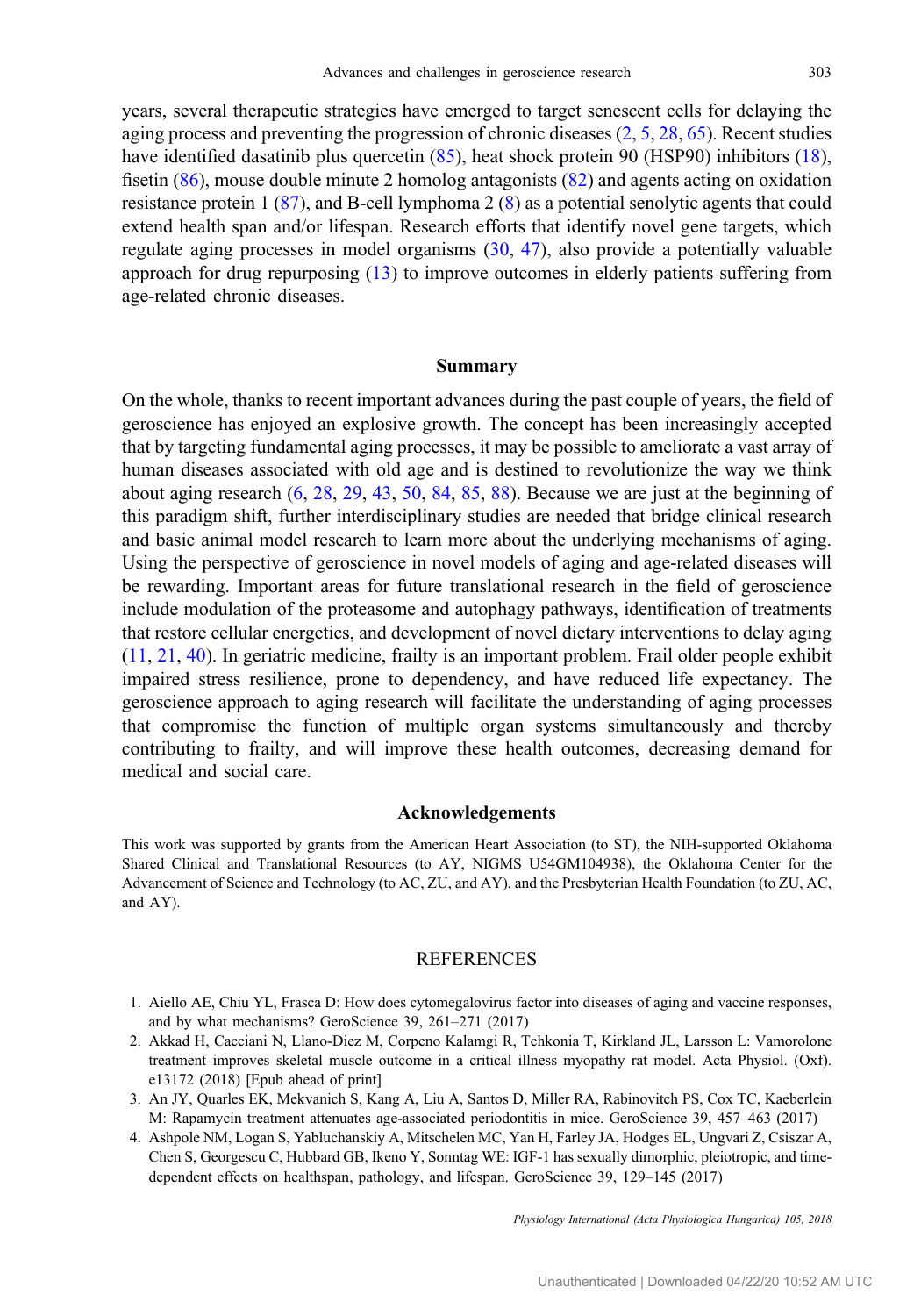- <span id="page-6-0"></span>5. Baker DJ, Wijshake T, Tchkonia T, LeBrasseur NK, Childs BG, van de Sluis B, Kirkland JL, van Deursen JM: Clearance of p16Ink4a-positive senescent cells delays ageing-associated disorders. Nature 479, 232–236 (2011)
- 6. Barzilai N, Crandall JP, Kritchevsky SB, Espeland MA: Metformin as a tool to target aging. Cell Metab. 23, 1060–1065 (2016)
- 7. Bennis MT, Schneider A, Victoria B, Do A, Wiesenborn DS, Spinel L, Gesing A, Kopchick JJ, Siddiqi SA, Masternak MM: The role of transplanted visceral fat from the long-lived growth hormone receptor knockout mice on insulin signaling. GeroScience 39, 51–59 (2017)
- 8. Chang J, Wang Y, Shao L, Laberge RM, Demaria M, Campisi J, Janakiraman K, Sharpless NE, Ding S, Feng W, Luo Y, Wang X, Aykin-Burns N, Krager K, Ponnappan U, Hauer-Jensen M, Meng A, Zhou D: Clearance of senescent cells by ABT263 rejuvenates aged hematopoietic stem cells in mice. Nat. Med. 22, 78–83 (2016)
- 9. Childs BG, Baker DJ, Wijshake T, Conover CA, Campisi J, van Deursen JM: Senescent intimal foam cells are deleterious at all stages of atherosclerosis. Science 354, 472–477 (2016)
- 10. Dai DF, Karunadharma PP, Chiao YA, Basisty N, Crispin D, Hsieh EJ, Chen T, Gu H, Djukovic D, Raftery D, Beyer RP, MacCoss MJ, Rabinovitch PS: Altered proteome turnover and remodeling by short-term caloric restriction or rapamycin rejuvenate the aging heart. Aging Cell 13, 529–539 (2014)
- 11. Di Francesco A, Di Germanio C, Bernier M, de Cabo R: A time to fast. Science 362, 770–775 (2018)
- 12. Donato AJ, Machin DR, Lesniewski LA: Mechanisms of dysfunction in the aging vasculature and role in agerelated disease. Circ. Res. 123, 825–848 (2018)
- 13. Donertas HM, Fuentealba Valenzuela M, Partridge L, Thornton JM: Gene expression-based drug repurposing to target aging. Aging Cell 17, e12819 (2018)
- 14. Fang Y, McFadden S, Darcy J, Hill CM, Huber JA, Verhulst S, Kopchick JJ, Miller RA, Sun LY, Bartke A: Differential effects of early-life nutrient restriction in long-lived GHR-KO and normal mice. GeroScience 39, 347–356 (2017)
- 15. Fok WC, Bokov A, Gelfond J, Yu Z, Zhang Y, Doderer M, Chen Y, Javors M, Wood WH, 3rd, Becker KG, Richardson A, Perez VI: Combined treatment of rapamycin and dietary restriction has a larger effect on the transcriptome and metabolome of liver. Aging Cell 13, 311–319 (2014)
- 16. Fu Y, Huebner JL, Kraus VB, Griffin TM: Effect of aging on adipose tissue inflammation in the knee joints of F344BN Rats. J. Gerontol. A Biol. Sci. Med. Sci. 71, 1131–1140 (2016)
- 17. Fu Y, Kinter M, Hudson J, Humphries KM, Lane RS, White JR, Hakim M, Pan Y, Verdin E, Griffin TM: Aging promotes sirtuin 3-dependent cartilage superoxide dismutase 2 acetylation and osteoarthritis. Arthritis Rheumatol. 68, 1887–1898 (2016)
- 18. Fuhrmann-Stroissnigg H, Ling YY, Zhao J, McGowan SJ, Zhu Y, Brooks RW, Grassi D, Gregg SQ, Stripay JL, Dorronsoro A, Corbo L, Tang P, Bukata C, Ring N, Giacca M, Li X, Tchkonia T, Kirkland JL, Niedernhofer LJ, Robbins PD: Identification of HSP90 inhibitors as a novel class of senolytics. Nat. Commun. 8, 422 (2017)
- 19. Fulop GA, Ramirez-Perez FI, Kiss T, Tarantini S, Valcarcel Ares MN, Toth P, Yabluchanskiy A, Conley SM, Ballabh P, Martinez-Lemus LA, Ungvari Z, Csiszar A: IGF-1 deficiency promotes pathological remodeling of cerebral arteries: A potential mechanism contributing to the pathogenesis of intracerebral hemorrhages in aging. J. Gerontol. A Biol. Sci. Med. Sci. (2018)
- 20. Grant CD, Jafari N, Hou L, Li Y, Stewart JD, Zhang G, Lamichhane A, Manson JE, Baccarelli AA, Whitsel EA, Conneely KN: A longitudinal study of DNA methylation as a potential mediator of age-related diabetes risk. GeroScience 39, 475–489 (2017)
- 21. Gutierrez-Casado E, Khraiwesh H, Lopez-Dominguez JA, Montero-Guisado J, Lopez-Lluch G, Navas P, de Cabo R, Ramsey JJ, Gonzalez-Reyes JA, Villalba JM: The impact of aging, calorie restriction and dietary fat on mitochondrial ultrastructure, dynamics and autophagy markers in mouse skeletal muscle. J. Gerontol. A Biol. Sci. Med. Sci. (2018)
- 22. Harrison DE, Strong R, Sharp ZD, Nelson JF, Astle CM, Flurkey K, Nadon NL, Wilkinson JE, Frenkel K, Carter CS, Pahor M, Javors MA, Fernandez E, Miller RA: Rapamycin fed late in life extends lifespan in genetically heterogeneous mice. Nature 460, 392–395 (2009)
- 23. Hodes RJ, Sierra F, Austad SN, Epel E, Neigh GN, Erlandson KM, Schafer MJ, LeBrasseur NK, Wiley C, Campisi J, Sehl ME, Scalia R, Eguchi S, Kasinath BS, Halter JB, Cohen HJ, Demark-Wahnefried W, Ahles TA, Barzilai N, Hurria A, Hunt PW: Disease drivers of aging. Ann. N Y Acad. Sci. 1386, 45–68 (2016)
- 24. Jackson SE, Redeker A, Arens R, van Baarle D, van den Berg SPH, Benedict CA, Cicin-Sain L, Hill AB, Wills MR: CMV immune evasion and manipulation of the immune system with aging. GeroScience 39, 273–291 (2017)
- 25. Jeon OH, David N, Campisi J, Elisseeff JH: Senescent cells and osteoarthritis: a painful connection. J. Clin. Invest. 128, 1229–1237 (2018)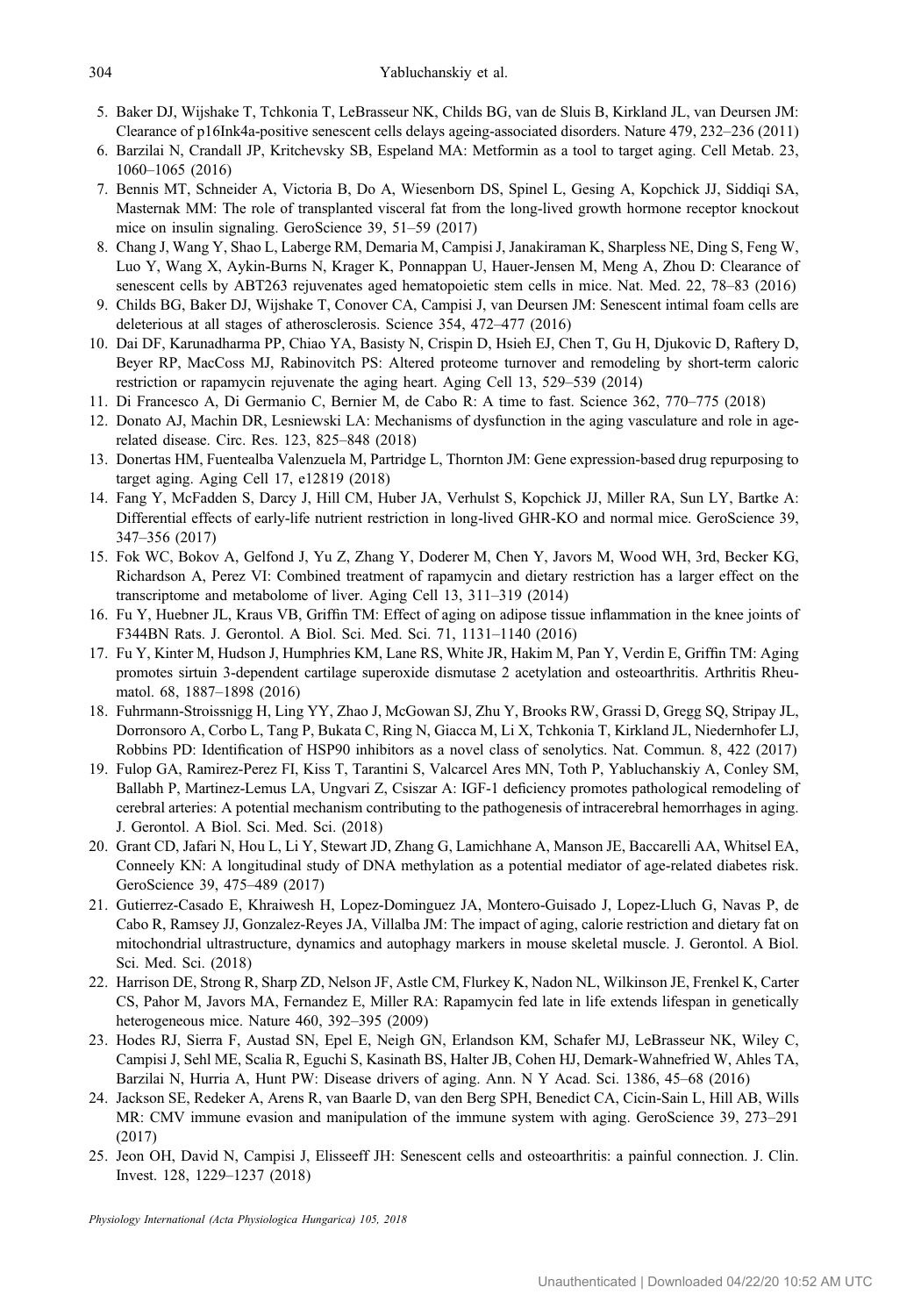- <span id="page-7-0"></span>26. Jeon OH, Kim C, Laberge RM, Demaria M, Rathod S, Vasserot AP, Chung JW, Kim DH, Poon Y, David N, Baker DJ, van Deursen JM, Campisi J, Elisseeff JH: Local clearance of senescent cells attenuates the development of post-traumatic osteoarthritis and creates a pro-regenerative environment. Nat. Med. 23, 775–781 (2017)
- 27. Kalaitzoglou E, Griffin TM, Humphrey MB: Innate immune responses and osteoarthritis. Curr. Rheumatol. Rep. 19, 45 (2017)
- 28. Khosla S, Farr JN, Kirkland JL: Inhibiting cellular senescence: a new therapeutic paradigm for age-related osteoporosis. J. Clin. Endocrinol. Metab. 103, 1282–1290 (2018)
- 29. Kulkarni AS, Brutsaert EF, Anghel V, Zhang K, Bloomgarden N, Pollak M, Mar JC, Hawkins M, Crandall JP, Barzilai N: Metformin regulates metabolic and nonmetabolic pathways in skeletal muscle and subcutaneous adipose tissues of older adults. Aging Cell 17, e12723 (2018)
- 30. Lee MB, Carr DT, Kiflezghi MG, Zhao YT, Kim DB, Thon S, Moore MD, Li MAK, Kaeberlein M: A system to identify inhibitors of mTOR signaling using high-resolution growth analysis in Saccharomyces cerevisiae. GeroScience (2017) [Epub ahead of print]
- 31. Leng SX, Kamil J, Purdy JG, Lemmermann NA, Reddehase MJ, Goodrum FD: Recent advances in CMV tropism, latency, and diagnosis during aging. GeroScience 39, 251–259 (2017)
- 32. Lesniewski LA, Seals DR, Walker AE, Henson GD, Blimline MW, Trott DW, Bosshardt GC, LaRocca TJ, Lawson BR, Zigler MC, Donato AJ: Dietary rapamycin supplementation reverses age-related vascular dysfunction and oxidative stress, while modulating nutrient-sensing, cell cycle, and senescence pathways. Aging Cell 16, 17–26 (2017)
- 33. Levine ME, Lu AT, Quach A, Chen BH, Assimes TL, Bandinelli S, Hou L, Baccarelli AA, Stewart JD, Li Y, Whitsel EA, Wilson JG, Reiner AP, Aviv A, Lohman K, Liu Y, Ferrucci L, Horvath S: An epigenetic biomarker of aging for lifespan and healthspan. Aging (Albany NY) 10, 573–591 (2018)
- 34. Lin AL, Jahrling JB, Zhang W, DeRosa N, Bakshi V, Romero P, Galvan V, Richardson A: Rapamycin rescues vascular, metabolic and learning deficits in apolipoprotein E4 transgenic mice with pre-symptomatic Alzheimer's disease. J. Cereb. Blood Flow Metab. 37, 217–226 (2017)
- 35. Lin AL, Zheng W, Halloran JJ, Burbank RR, Hussong SA, Hart MJ, Javors M, Shih YY, Muir E, Solano Fonseca R, Strong R, Richardson AG, Lechleiter JD, Fox PT, Galvan V: Chronic rapamycin restores brain vascular integrity and function through NO synthase activation and improves memory in symptomatic mice modeling Alzheimer's disease. J. Cereb. Blood Flow Metab. 33, 1412–1421 (2013)
- 36. Lu AT, Xue L, Salfati EL, Chen BH, Ferrucci L, Levy D, Joehanes R, Murabito JM, Kiel DP, Tsai PC, Yet I, Bell JT, Mangino M, Tanaka T, McRae AF, Marioni RE, Visscher PM, Wray NR, Deary IJ, Levine ME, Quach A, Assimes T, Tsao PS, Absher D, Stewart JD, Li Y, Reiner AP, Hou L, Baccarelli AA, Whitsel EA, Aviv A, Cardona A, Day FR, Wareham NJ, Perry JRB, Ong KK, Raj K, Lunetta KL, Horvath S: GWAS of epigenetic aging rates in blood reveals a critical role for TERT. Nat. Commun. 9, 387 (2018)
- 37. McManus MJ, Picard M, Chen HW, De Haas HJ, Potluri P, Leipzig J, Towheed A, Angelin A, Sengupta P, Morrow RM, Kauffman BA, Vermulst M, Narula J, Wallace DC: Mitochondrial DNA variation dictates expressivity and progression of nuclear DNA mutations causing cardiomyopathy. Cell Metab. (2018) [Epub ahead of print]
- 38. Meschiari CA, Ero OK, Pan H, Finkel T, Lindsey ML: The impact of aging on cardiac extracellular matrix. GeroScience 39, 7–18 (2017)
- 39. Miller RA, Harrison DE, Astle CM, Baur JA, Boyd AR, de Cabo R, Fernandez E, Flurkey K, Javors MA, Nelson JF, Orihuela CJ, Pletcher S, Sharp ZD, Sinclair D, Starnes JW, Wilkinson JE, Nadon NL, Strong R: Rapamycin, but not resveratrol or simvastatin, extends life span of genetically heterogeneous mice. J. Gerontol. A Biol. Sci. Med. Sci. 66, 191–201 (2011)
- 40. Mitchell SJ, Bernier M, Mattison JA, Aon MA, Kaiser TA, Anson RM, Ikeno Y, Anderson RM, Ingram DK, de Cabo R: Daily fasting improves health and survival in male mice independent of diet composition and calories. Cell Metab. (2018) [Epub ahead of print]
- 41. Moore TL, Bowley B, Shultz P, Calderazzo S, Shobin E, Killiany RJ, Rosene DL, Moss MB: Chronic curcumin treatment improves spatial working memory but not recognition memory in middle-aged rhesus monkeys. GeroScience 39, 571–584 (2017)
- 42. Morgan RG, Donato AJ, Walker AE: Telomere uncapping and vascular aging. Am. J. Physiol. Heart Circ. Physiol. 315, H1–H5 (2018)
- 43. Newman JC, Milman S, Hashmi SK, Austad SN, Kirkland JL, Halter JB, Barzilai N: Strategies and challenges in clinical trials targeting human aging. J. Gerontol. A Biol. Sci. Med. Sci. 71, 1424–1434 (2016)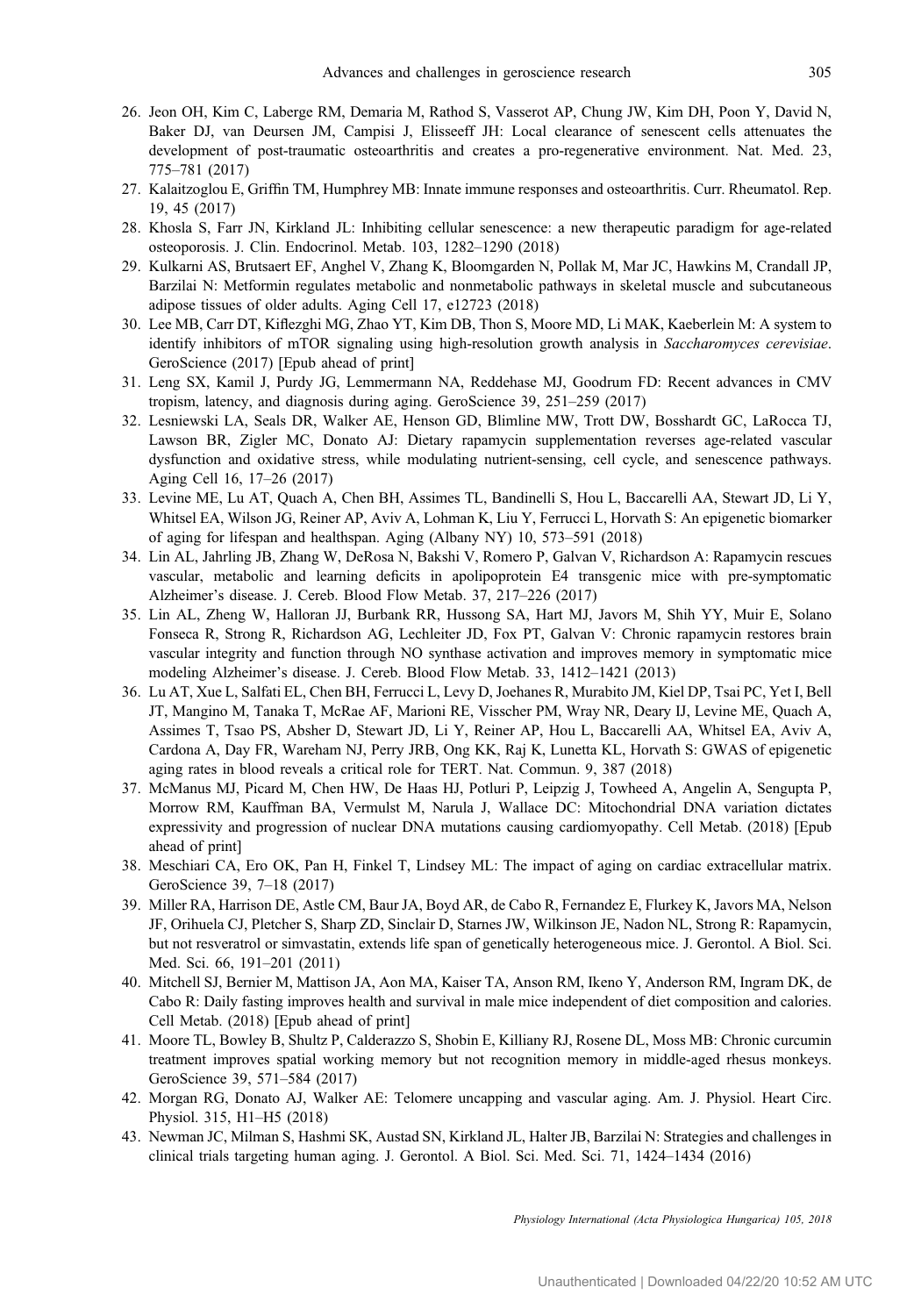- <span id="page-8-0"></span>44. Nikolich-Zugich J, van Lier RAW: Cytomegalovirus (CMV) research in immune senescence comes of age: overview of the 6th International Workshop on CMV and Immunosenescence. GeroScience 39, 245–249 (2017)
- 45. Pearson KJ, Baur JA, Lewis KN, Peshkin L, Price NL, Labinskyy N, Swindell WR, Kamara D, Minor RK, Perez E, Jamieson HA, Zhang Y, Dunn SR, Sharma K, Pleshko N, Woollett LA, Csiszar A, Ikeno Y, Le Couteur D, Elliott PJ, Becker KG, Navas P, Ingram DK, Wolf NS, Ungvari Z, Sinclair DA, de Cabo R: Resveratrol delays age-related deterioration and mimics transcriptional aspects of dietary restriction without extending life span. Cell Metab. 8, 157–168 (2008)
- 46. Perrott KM, Wiley CD, Desprez PY, Campisi J: Apigenin suppresses the senescence-associated secretory phenotype and paracrine effects on breast cancer cells. GeroScience 39, 161–173 (2017)
- 47. Podshivalova K, Kerr RA, Kenyon C: How a mutation that slows aging can also disproportionately extend end-of-life decrepitude. Cell Rep. 19, 441–450 (2017)
- 48. Rais M, Wilson RM, Urbanski HF, Messaoudi I: Androgen supplementation improves some but not all aspects of immune senescence in aged male macaques. GeroScience 39, 373–384 (2017)
- 49. Richardson A, Galvan V, Lin AL, Oddo S: How longevity research can lead to therapies for Alzheimer's disease: the rapamycin story. Exp. Gerontol. 68, 51–58 (2015)
- 50. Roos CM, Zhang B, Palmer AK, Ogrodnik MB, Pirtskhalava T, Thalji NM, Hagler M, Jurk D, Smith LA, Casaclang-Verzosa G, Zhu Y, Schafer MJ, Tchkonia T, Kirkland JL, Miller JD: Chronic senolytic treatment alleviates established vasomotor dysfunction in aged or atherosclerotic mice. Aging Cell 15, 973–977 (2016)
- 51. Rossman MJ, Kaplon RE, Hill SD, McNamara MN, Santos-Parker JR, Pierce GL, Seals DR, Donato AJ: Endothelial cell senescence with aging in healthy humans: prevention by habitual exercise and relation to vascular endothelial function. Am. J. Physiol. Heart Circ. Physiol. 313, H890–H895 (2017)
- 52. Sierra F, Kohanski R: Geroscience and the trans-NIH Geroscience Interest Group, GSIG. GeroScience 39, 1–5 (2017)
- 53. Sonntag WE, Deak F, Ashpole N, Toth P, Csiszar A, Freeman W, Ungvari Z: Insulin-like growth factor-1 in CNS and cerebrovascular aging. Front Aging Neurosci. 5, 27 (2013)
- 54. Souquette A, Frere J, Smithey M, Sauce D, Thomas PG: A constant companion: immune recognition and response to cytomegalovirus with aging and implications for immune fitness. GeroScience 39, 293–303 (2017)
- 55. Sun LY, Fang Y, Patki A, Koopman JJ, Allison DB, Hill CM, Masternak MM, Darcy J, Wang J, McFadden S, Bartke A: Longevity is impacted by growth hormone action during early postnatal period. Elife 6, e24059 (2017)
- 56. Sweeney MD, Sagare AP, Zlokovic BV: Blood-brain barrier breakdown in Alzheimer disease and other neurodegenerative disorders. Nat. Rev. Neurol. 14, 133–150 (2018)
- 57. Sweeney MD, Zhao Z, Montagne A, Nelson AR, Zlokovic BV: Blood-brain barrier: from physiology to disease and back. Physiol. Rev. 99, 21–78 (2019)
- 58. Tarantini S, Fulop GA, Kiss T, Farkas E, Zolei-Szenasi D, Galvan V, Toth P, Csiszar A, Ungvari Z, Yabluchanskiy A: Demonstration of impaired neurovascular coupling responses in TG2576 mouse model of Alzheimer's disease using functional laser speckle contrast imaging. GeroScience 39, 465–473 (2017)
- 59. Tarantini S, Tran CHT, Gordon GR, Ungvari Z, Csiszar A: Impaired neurovascular coupling in aging and Alzheimer's disease: contribution of astrocyte dysfunction and endothelial impairment to cognitive decline. Exp. Gerontol. 94, 52–58 (2017)
- 60. Tarantini S, Tucsek Z, Valcarcel-Ares M, Toth P, Gautam T, Giles C, Ballabh P, Wei Y, Wren J, Ashpole N, Sonntag W, Ungvari Z, Csiszar A: Circulating IGF-1 deficiency exacerbates hypertension-induced microvascular rarefaction in the mouse hippocampus and retrosplenial cortex: implications for cerebromicrovascular and brain aging. Age (Dordr) 38, 273–289 (2016)
- 61. Tarantini S, Valcarcel-Ares MN, Yabluchanskiy A, Tucsek Z, Hertelendy P, Kiss T, Gautam T, Zhang XA, Sonntag WE, de Cabo R, Farkas E, Elliott ME, Kinter MT, Deak F, Ungvari Z, Csiszar A: Nrf2 deficiency exacerbates obesity-induced oxidative stress, neurovascular dysfunction, blood brain barrier disruption, neuroinflammation, amyloidogenic gene expression and cognitive decline in mice, mimicking the aging phenotype. J. Gerontol. A Biol. Sci. Med. Sci. 73, 853–863 (2018)
- 62. Tarantini S, Valcarcel-Ares NM, Yabluchanskiy A, Fulop GA, Hertelendy P, Gautam T, Farkas E, Perz A, Rabinovitch PS, Sonntag WE, Csiszar A, Ungvari Z: Treatment with the mitochondrial-targeted antioxidant peptide SS-31 rescues neurovascular coupling responses and cerebrovascular endothelial function and improves cognition in aged mice. Aging Cell 17, e12731 (2018)
- 63. Tarantini S, Valcarcel-Ares NM, Yabluchanskiy A, Springo Z, Fulop GA, Ashpole N, Gautam T, Giles CB, Wren JD, Sonntag WE, Csiszar A, Ungvari Z: Insulin-like growth factor 1 deficiency exacerbates hypertensioninduced cerebral microhemorrhages in mice, mimicking the aging phenotype. Aging Cell 16, 469–479 (2017)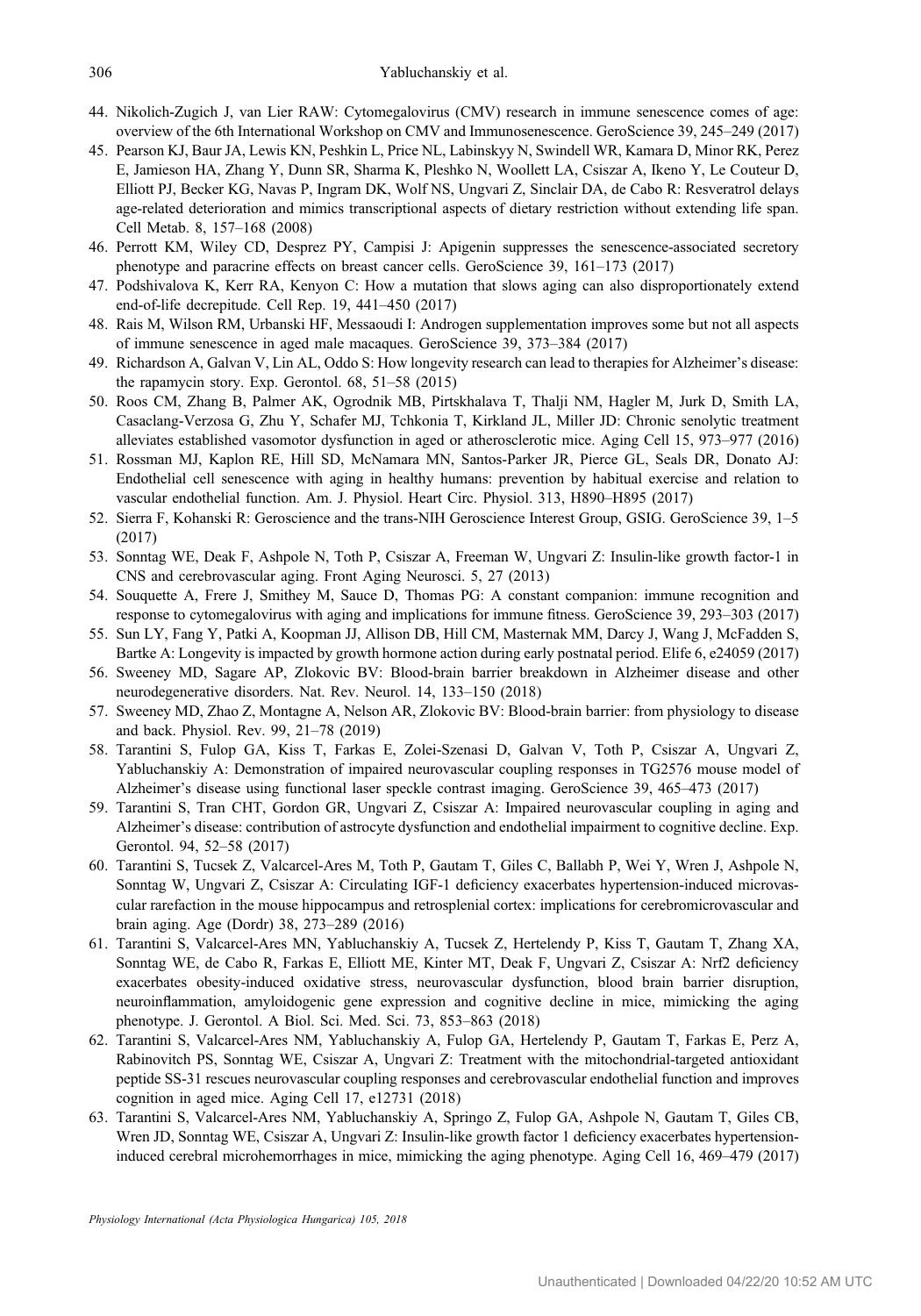- <span id="page-9-0"></span>64. Tarantini S, Yabluchanksiy A, Fulop GA, Hertelendy P, Valcarcel-Ares MN, Kiss T, Bagwell JM, O'Connor D, Farkas E, Sorond F, Csiszar A, Ungvari Z: Pharmacologically induced impairment of neurovascular coupling responses alters gait coordination in mice. GeroScience 39, 601–614 (2017)
- 65. Tchkonia T, Kirkland JL: Aging, cell senescence, and chronic disease: emerging therapeutic strategies. JAMA 320, 1319–1320 (2018)
- 66. Tian Q, Gromov P, Clement JH, Wang Y, Riemann M, Weih F, Sun XX, Dai MS, Fedorov LM: RHEB1 insufficiency in aged male mice is associated with stress-induced seizures. GeroScience 39, 557–570 (2017)
- 67. Toth P, Tarantini S, Csiszar A, Ungvari Z: Functional vascular contributions to cognitive impairment and dementia: mechanisms and consequences of cerebral autoregulatory dysfunction, endothelial impairment, and neurovascular uncoupling in aging. Am. J. Physiol. Heart Circ. Physiol. 312, H1–H20 (2017)
- 68. Toth P, Tucsek Z, Tarantini S, Sosnowska D, Gautam T, Mitschelen M, Koller A, Sonntag WE, Csiszar A, Ungvari Z: IGF-1 deficiency impairs cerebral myogenic autoregulation in hypertensive mice. J. Cereb. Blood Flow Metab. 34, 1887–1897 (2014)
- 69. Tucsek Z, Noa Valcarcel-Ares M, Tarantini S, Yabluchanskiy A, Fulop G, Gautam T, Orock A, Csiszar A, Deak F, Ungvari Z: Hypertension-induced synapse loss and impairment in synaptic plasticity in the mouse hippocampus mimics the aging phenotype: implications for the pathogenesis of vascular cognitive impairment. GeroScience 39, 385–406 (2017)
- 70. Tucsek Z, Toth P, Sosnowsk D, Gautam T, Mitschelen M, Koller A, Szalai G, Sonntag WE, Ungvari Z, Csiszar A: Obesity in aging exacerbates blood brain barrier disruption, neuroinflammation and oxidative stress in the mouse hippocampus: effects on expression of genes involved in beta-amyloid generation and Alzheimer's disease. J. Gerontol. A Biol. Sci. Med. Sci. 69, 1212–1226 (2014)
- 71. Tucsek Z, Toth P, Tarantini S, Sosnowska D, Gautam T, Warrington JP, Giles CB, Wren JD, Koller A, Ballabh P, Sonntag WE, Ungvari Z, Csiszar A: Aging exacerbates obesity-induced cerebromicrovascular rarefaction, neurovascular uncoupling, and cognitive decline in mice. J. Gerontol. A Biol. Sci. Med. Sci. 69, 1339–1352 (2014)
- 72. Ungvari Z, Tarantini S, Donato AJ, Galvan V, Csiszar A: Mechanisms of vascular aging. Circ. Res. 123, 849–867 (2018)
- 73. Ungvari Z, Tarantini S, Hertelendy P, Valcarcel-Ares MN, Fülöp GÁ, Logan S, Kiss T, Farkas E, Csiszar A, Yabluchanskiy A: Cerebromicrovascular dysfunction predicts cognitive decline and gait abnormalities in a mouse model of whole brain irradiation-induced accelerated brain senescence. GeroScience 39, 33–42 (2017)
- 74. Ungvari Z, Valcarcel-Ares MN, Tarantini S, Yabluchanskiy A, Fulop GA, Kiss T, Csiszar A: Connective tissue growth factor (CTGF) in age-related vascular pathologies. GeroScience 39, 491–498 (2017)
- 75. Unnikrishnan A, Jackson J, Matyi SA, Hadad N, Wronowski B, Georgescu C, Garrett KP, Wren JD, Freeman WM, Richardson A: Role of DNA methylation in the dietary restriction mediated cellular memory. GeroScience 39, 331–345 (2017)
- 76. Urfer SR, Kaeberlein TL, Mailheau S, Bergman PJ, Creevy KE, Promislow DE, Kaeberlein M: Asymptomatic heart valve dysfunction in healthy middle-aged companion dogs and its implications for cardiac aging. GeroScience 39, 43–50 (2017)
- 77. Urfer SR, Kaeberlein TL, Mailheau S, Bergman PJ, Creevy KE, Promislow DE, Kaeberlein M: A randomized controlled trial to establish effects of short-term rapamycin treatment in 24 middle-aged companion dogs. GeroScience 39, 117–127 (2017)
- 78. Valcarcel-Ares MN, Tucsek Z, Kiss T, Giles CB, Tarantini S, Yabluchanskiy A, Balasubramanian P, Gautam T, Galvan V, Ballabh P, Richardson A, Freeman WM, Wren JD, Deak F, Ungvari Z, Csiszar A: Obesity in aging exacerbates neuroinflammation, dysregulating synaptic function-related genes and altering eicosanoid synthesis in the mouse hippocampus: potential role in impaired synaptic plasticity and cognitive decline. J. Gerontol. A Biol. Sci. Med. Sci. (2018) [Epub ahead of print]
- 79. Van Skike CE, Jahrling JB, Olson AB, Sayre NL, Hussong SA, Ungvari Z, Lechleiter JD, Galvan V: Inhibition of mTOR protects the blood-brain barrier in models of Alzheimer's disease and vascular cognitive impairment. Am J Physiol Heart Circ Physiol. 314, H693–H703 (2018)
- 80. Wallace DC: Mitochondrial DNA mutations in disease and aging. Environ. Mol. Mutagen. 51, 440–450 (2010)
- 81. Wiley CD, Flynn JM, Morrissey C, Lebofsky R, Shuga J, Dong X, Unger MA, Vijg J, Melov S, Campisi J: Analysis of individual cells identifies cell-to-cell variability following induction of cellular senescence. Aging Cell 16, 1043–1050 (2017)
- 82. Wiley CD, Schaum N, Alimirah F, Lopez-Dominguez JA, Orjalo AV, Scott G, Desprez PY, Benz C, Davalos AR, Campisi J: Small-molecule MDM2 antagonists attenuate the senescence-associated secretory phenotype. Sci. Rep. 8, 2410 (2018)